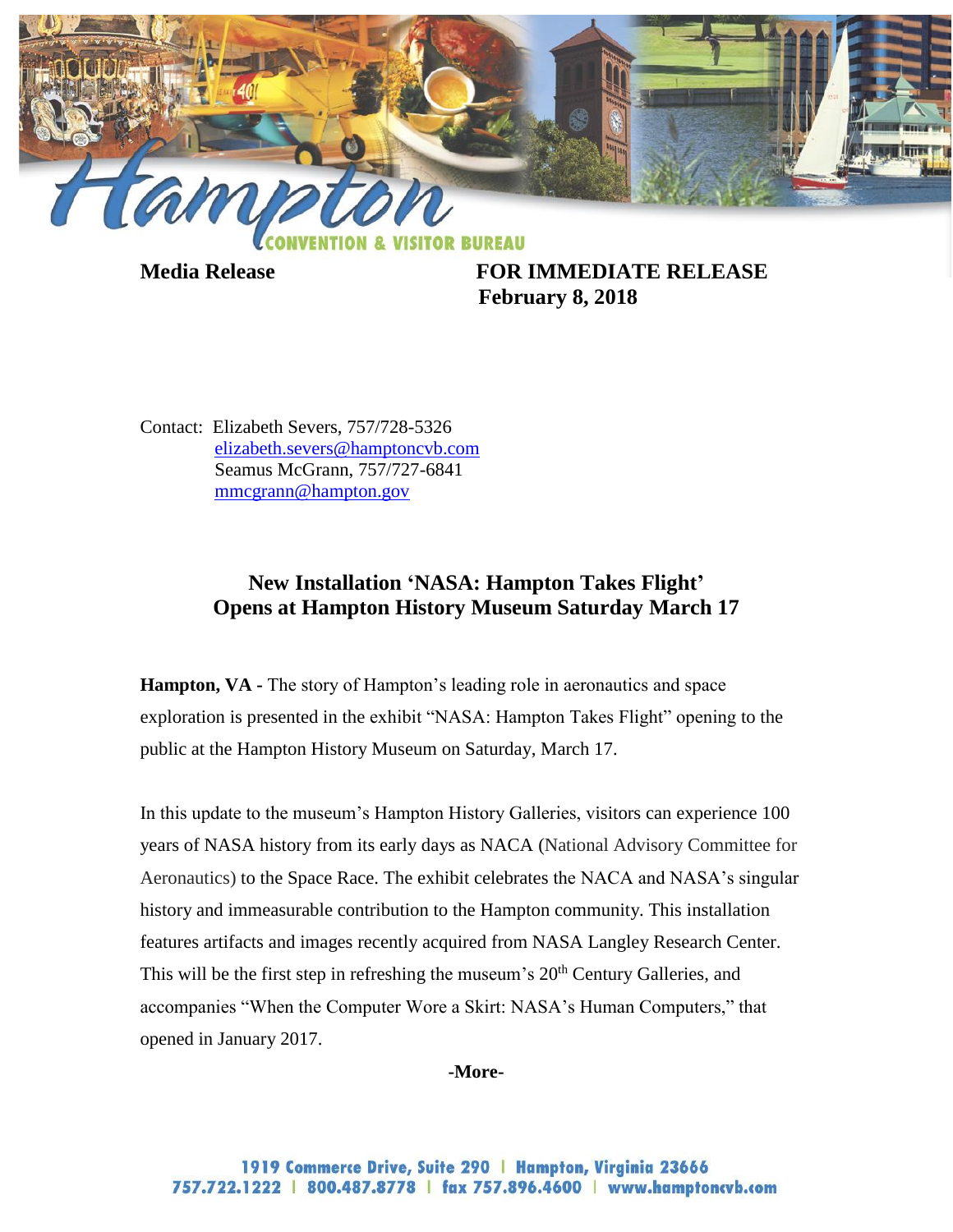## **New Installation 'NASA: Hampton Takes Flight' Opens at Hampton History Museum Saturday March 17- Page 2**

The exhibit is being organized by Hampton History Museum curator Allen Hoilman who states, "The age of flight was barely a decade old when Hampton became its epicenter. From perfecting the aerodynamics of biplanes to putting men on the Moon, Hampton's Langley has always been there. NASA changed Hampton economically and culturally. But, Hamptonians like mathematician and aerospace engineer Mary Jackson and Mission Control creator Chris Kraft, changed NASA too."

## **Artifacts:**

Along with NASA images, the exhibition features a number of artifacts including one of the 12-foot long wind tunnel fan blades from The 16-foot Transonic Tunnel, which could produce wind speeds of about 700 miles per hour; wind tunnel test models, including the space shuttle, that were used in research into supersonic flight at Langley; Henry J.R. Reid's "command button," used before cell phones, pagers or hand-held radios, to summon Director Reid at a moment's notice by loudspeaker anywhere on the sprawling campus; and a Friden Mechanical Calculator like those used by "human computers," such as Katherine Johnson and Mary Jackson, to perform their complex calculations.

July 9, 2017 marked the 100<sup>th</sup> anniversary of the 1917 groundbreaking for construction of the NACA Langley Memorial Aeronautical Laboratory (now NASA Langley Research Center) at the Army's then new Langley Field. Construction of Langley Field actually began in 1917, but the chaos of mobilizing for war in Europe delayed completion of the NACA's facilities for three years. By the end of 1918, the first of the NACA buildings on Langley Field was complete and in operation. In 1920, Langley's first operational wind tunnel laboratory came online. By 1931, NACA Langley was generally acknowledged to be the world's premier aeronautical research establishment. That year, Langley's Full-Scale Tunnel began operations, joining the ingenious Variable-Density Tunnel and Propeller Research Tunnel and completing a set of research facilities that outperformed any other single collection of facilities in the world. Thanks to the reliable data resulting from intelligent use of Langley's unique complex of experimental equipment, American